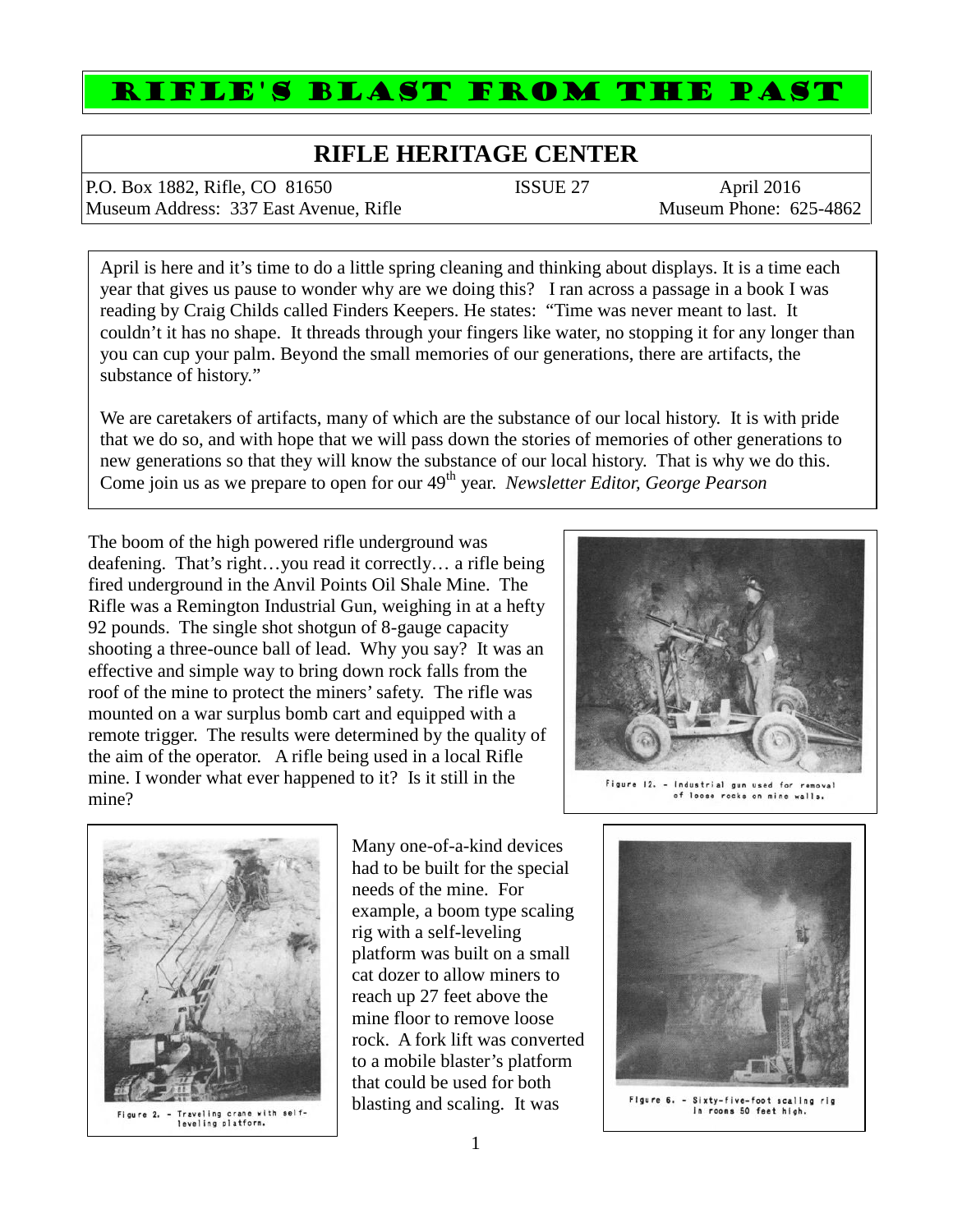remotely controlled and allowed more workers to access the roof and walls at each setting. A platform on a telescoping tower mounted to a heavy lift frame allowed workers to reach a height of 65 feet, and then would fold down so it could be transported around the mine. A special portable air compressor with a water system allowed for the elimination of air hoses from the outside compressors and made drilling of blast holes much more efficient. These and other innovations were part of parcel of what was being done in the nature of research to make the mine more efficient and safer.

But the mine was just one part of the operation that the Bureau of Mines had to consider, oil shale unlike some other ores was not going to be mined and shipped out to



some processing plant, mainly because no such plant existed. So in order to get oil from the shale the entire process from mining, to rushing the ore, retorting the ore, and refining the oil from the ore, to the final product of whatever fuel was needed all had to be done here at this one location. In addition, the employees needed housing, office buildings were needed, laboratories, and a recreation center all become part of the complex.

The first retort, a facility that burns the oil shale and releases the oil, was actually two of the same kind of retort constructed side by side so that when one was down for service or testing, the other one could be in production. These retorts were call N-T-U retorts or Nevada-Texas-Utah retort. This type of



retort was chosen because it was the same as the one tested in the area during the test from 1925-1929. The retorts had a 40-ton capacity each. This meant that 40 tons of oil shale could be processed during each run or firing of the retort. These were ready for operation by May of 1947.

The N-T-U retort is a batch-internal combustion method of producing oil from oil shale. Forty ton of crushed oil shale rock is loaded into the steel upright tube of the retort, and then about 150 pounds of good oil soaked local kindling is put on top of the shale and lit with a match. The air is

controlled by vents in the retort. Once the fire gets hot enough the shale begins to burn. This releases oil in both a vapor and liquid form, which are collected from the bottom of the retort and from heat exchangers that cool the vapors and condense the oil which is collected in separators. The temperature of the interior of the retort reaches from 800 to 900 degrees Fahrenheit. Once the burn is completed, the spent shale or ash is dumped out of the bottom of the retort, allowed to cool, and pushed into a local gully by a bulldozer. Along with the retorts construction, the Bureau, using Southwestern Engineering Company out of California, also constructed an oil shale rock crushing, conveying, and storage facility.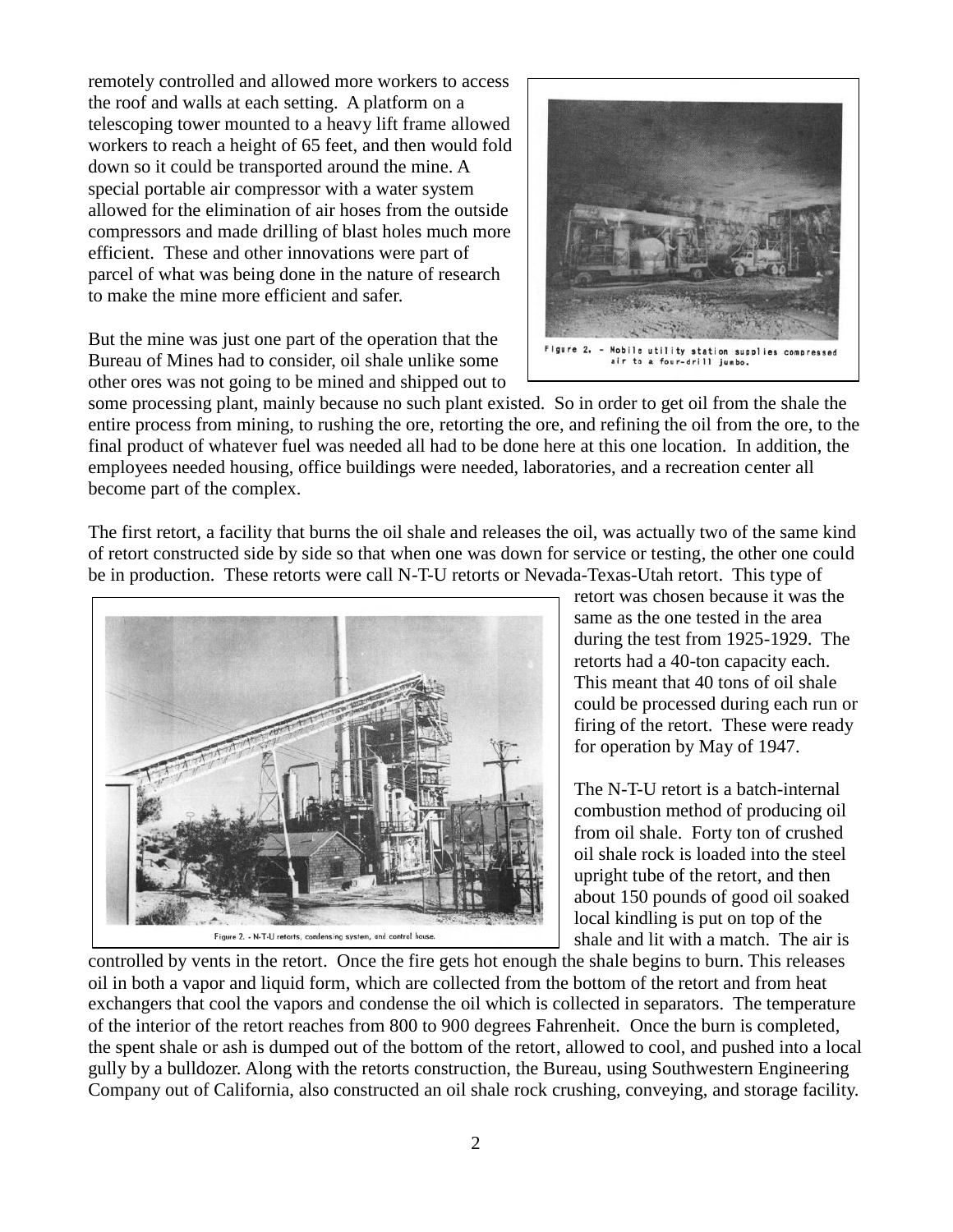

In the introduction of the 1952 Synthetic Fuel Report the following statement was made:

*The Bureau of Mines Synthetic Liquid Fuels Program again forged ahead during 1952, and important technical advances led the way to improved methods of converting coal and oil shale into liquid fuels. Marking the eighth year of activities under this program, the past 12 months brought a new domestic industry nearer realization.*

*The increasing demand for gasoline and oil and the rising cost of finding new petroleum, coupled with the growing dependence on imports and unsettled international situation, have continued to emphasize the importance of the Bureaus Synthetic Fuels Program. Oil, the indisputable material of wartime, likewise has critical importance in peacetime, touching as it does the life of every individual.*

The N-T-U retorts operated from March of 1949 to February of 1951. The two retorts had a total of 554 runs with 22,457 tons of shale processed and 12,358 barrels of oil produced. The oil produced was heavy black, waxy crude that was like grease at room temperature. Every effort was made to operate it like a commercial facility, but many failures created considerable down time. The buildup of coke deposits in the oil recovery system caused failures in the gas blowers and would not allow for a complete burn in the lower part of the retort chamber. Because of this the decision was made to move on to a new type of retort developed by the Bureau of Mines called a gas-combustion process.

The first gas-combustion retort was a six-ton-a day plant. It was constructed using some of the tower and equipment from the N-T-U retort.



*Supplementing petroleum with synthetic liquid fuels will not only conserve the Nations petroleum reserves but also bring into greater use its tremendous reserves of coal, as well as vast deposits of oil shale for which no other practical use has yet been found.*

The Korean War started on June 25, 1950 and was still going at the time of this report. The nation was at war and as you can see by this statement, every action to produce oil from oil shale was considered important.